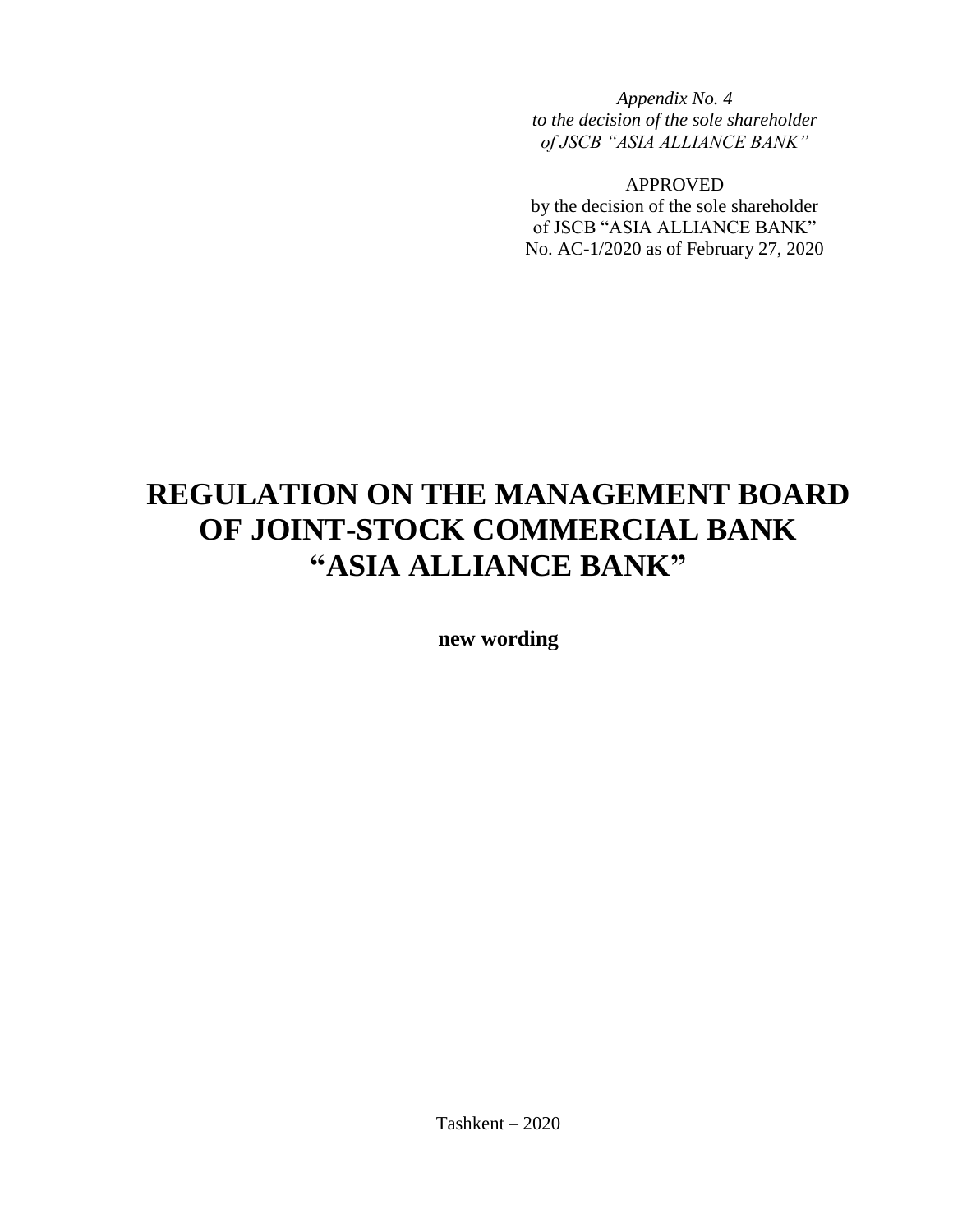## **I. GENERAL PROVISIONS**

1. The present Regulation is developed in accordance with the laws of the Republic of Uzbekistan "On Joint Stock Companies and Protection of Stockholders' Rights" and "On Banks and Banking Activities", the Code of Corporate Governance and the Rules of Corporate Governance for companies with state participation, approved by the minutes of the meetings of the Commission on increase of effectiveness of activity of joint-stock companies and improvement the corporate governance system as of December 31, 2015 No. 9 and as of April 20, 2018. No. 15 respectively, as well as other regulatory legal acts of the Republic of Uzbekistan, the Charter of the Bank and determines the status of the Management Board of the Joint-Stock Commercial Bank "ASIA ALLIANCE BANK" (hereinafter referred to as "the Bank"), being the collegiate executive body of the Bank, the procedure of election (appointment) of its members, their rights and obligations, regulates the work of management body of the Bank.

2. The Management Board of the Bank carries out operative management of the Bank in accordance with the strategy and activity management system approved by the Supervisory Board of the Bank, and independently takes decisions on issues within its competence. The Management Board of the Bank is fully responsible for the activities of the Bank.

3. The Management Board is accountable to the General Meeting of Shareholders and the Supervisory Board of the Bank.

4. Primary objectives of the Management Board are:

- ensuring sustainable development of the Bank in all areas of banking activities;

- strengthening the Bank in the financial market, fulfillment of its obligations to customers, comprehensive improvement of quality of their service;

- organization and implementation of management of operational activities of the Bank;

- implementation of strategic goals, corporate governance policy, and other internal policies of the Bank, including on identification, management, monitoring and informing of risks, maintaining capital adequacy at the proper level;

- ensuring appropriate and transparent organizational structure of management of the Bank, including the distribution of powers and responsibilities among employees of the Bank within their powers;

- fulfillment of the adopted annual business plan of the Bank, as well as periodic submission to the General Meeting of Shareholders and the Supervisory Board of the Bank of a report on the work done, measures and sanctions applied to the Bank.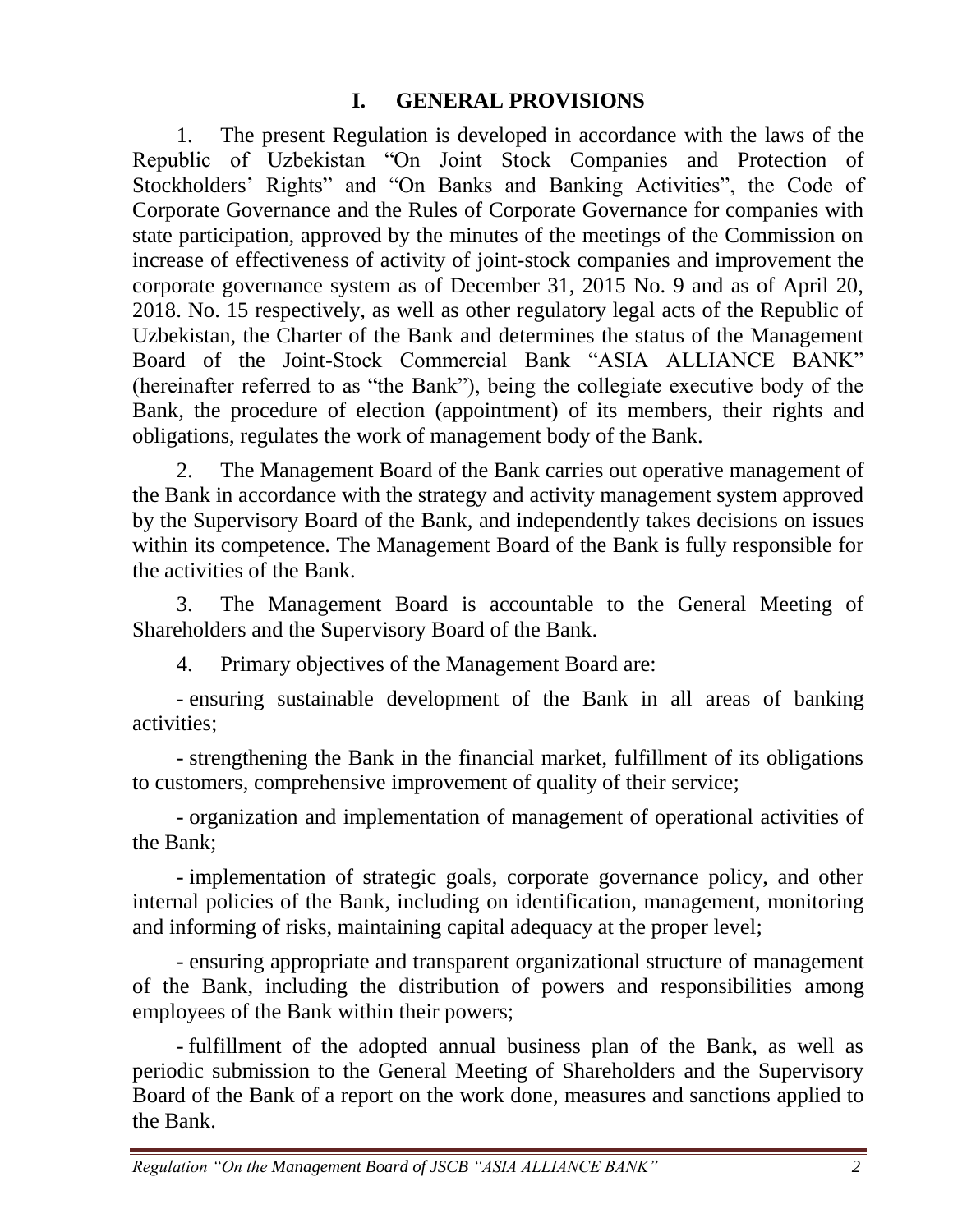#### **II. PROCEDURE OF ELECTION (APPOINTMENT) AND TERMINATION OF POWERS OF THE MANAGEMENT BOARD**

5. The Management Board consists of 7 (seven) people who are elected (appointed) for a period of one year. The Management Board includes Chairman of the Management Board, Deputy Chairmen of the Management Board as well as other heads of structural divisions of the Bank the most important areas of the Bank's activities.

6. Members of the Management Board must have an impeccable business reputation, have the experience, knowledge and skills necessary to ensure effective risk management of the Bank, make informed decisions within their powers.

The Bank is obliged to ensure that the members of the Management Board always comply with the requirements of the law on banks and banking activities.

7. The Chairman and members of the Management Board are appointed on their positions by decision of the General Meeting of Shareholders by a majority vote of shareholders holding voting shares of the Bank (by simple majority) participating in the meeting.

8. The Central Bank agrees on the candidacies of persons nominated for members of the management Board prior to their assumption of office. In this case the terms of assessment, documents required for assessment, criteria for compliance with qualification requirements, as well as the procedure for approval of members of the Management Board are determined by the Central Bank.

9. Nominations for the position of Chairman and members of the Management Board are carried out in the manner prescribed by law.

10. A candidate to a position of Chairman or member of the Management Board is obliged to notify to the members of the Supervisory Board of the Bank about the facts of his/her bringing to criminal, administrative or other responsibility.

11. Candidates for the position of Chairman and members of the Management Board of the Bank may attend the General Meeting of Shareholders when considering their candidacy.

12. Presenting one or another candidacy for a position of Chairman or member of the Management Board, the Chairman of the Supervisory Board informs about the terms for concluding an agreement, amount of salary, remuneration and compensation for managerial activity, and the consent of a candidate to conclude an agreement, verified by personal statement of a candidate.

13. After election (appointment) of candidacy for position of Chairman or member of the Management Board, the Chairman of the Supervisory Board of the Bank or the person authorized by the Supervisory Board of the Bank concludes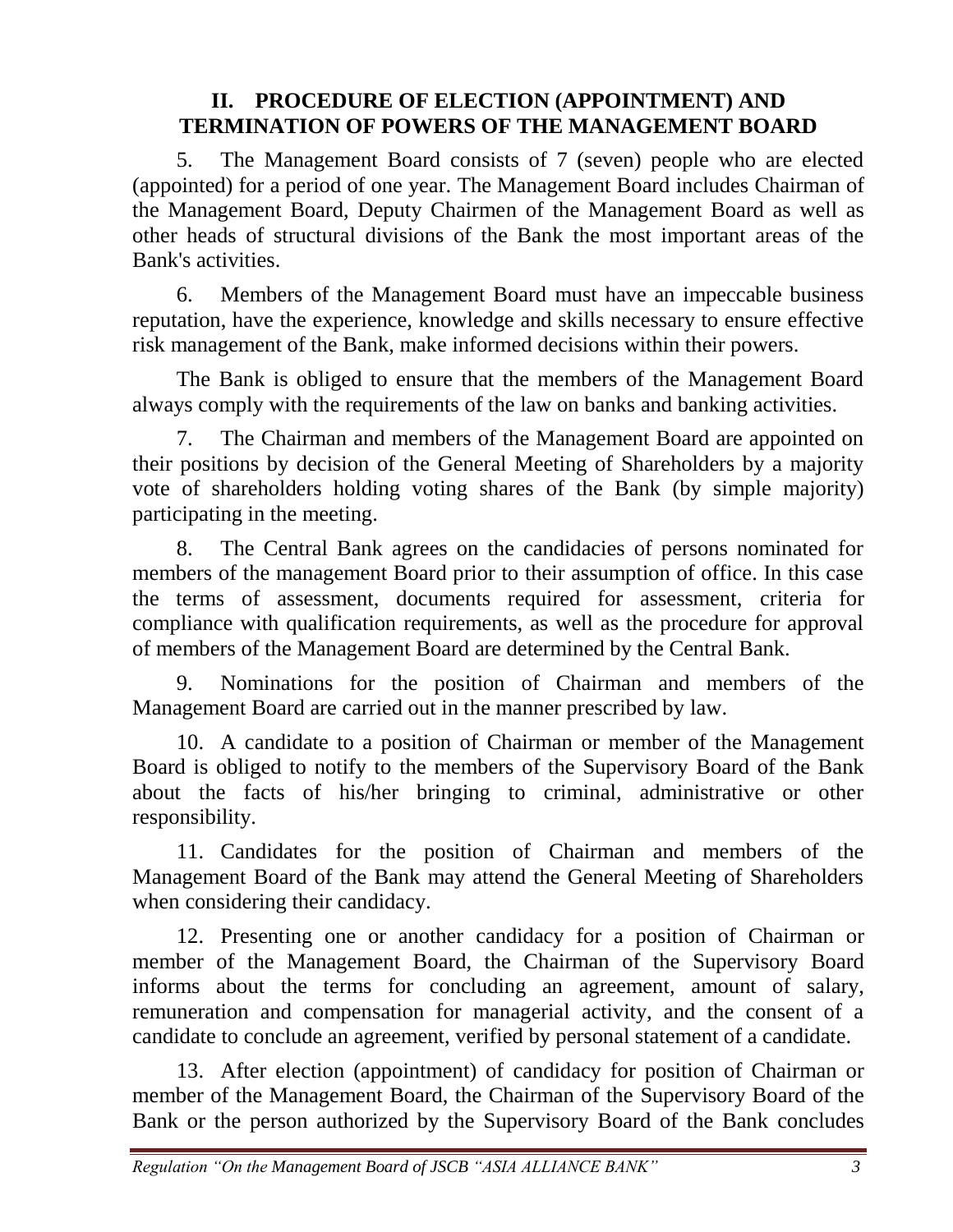contract (agreement) with each of them on behalf of the Bank for fulfillment of the duties of the Chairman or member of the Management Board for a period of one year. Agreement is concluded when an elected member of the Management Board holds another position in the Bank under an employment contract, otherwise a fixed-term employment contract is concluded with a member of the Management Board of the Bank by position. Agreement concluded with the Chairman of the Management Board must provide for his obligations to improve the efficiency of the Bank's activities and the frequency of his reports to the General Meeting of Shareholders and the Supervisory Board of the Bank.

14. Persons elected to the Management Board may be re-elected unlimited times.

15. The General Meeting of Shareholders is entitled to terminate (cancel) the agreement with the Chairman and members of the Management Board of the Bank.

16. Agreement concluded with a member of the Management Board (including the Chairman of the Management Board) of the Bank may be early terminated (cancelled) by the Supervisory Board of the Bank on the following grounds:

- on the basis of an application by a member of the Management Board of the Bank;

- when a member of the Management Board of the Bank commits gross violations of the charter of the Bank;

- when a member of the Management Board inflicts losses on the Bank by his actions (inaction);

- if a member of the Management Board of the Bank violates the terms of the agreement concluded with him.

17. Decision on termination (cancelation) of agreement with the Chairman (member) of the Management Board of the Bank by the General Meeting of Shareholders and early termination (cancelation) of agreement with the Chairman (member) of the Management Board by the Supervisory Board of the Bank is taken by a simple majority of votes.

18. Powers of a member (including the Chairman) of the Management Board of the Bank may be terminated by court decision, with a ban on taking a managerial position in business companies for a period of at least one year, if court finds him guilty of causing property damage to the Bank

19. If the General Meeting of Shareholders of the Bank makes a decision to terminate the powers of the Chairman of the Management Board, the issue of transferring the powers to another person may be resolved at the same meeting or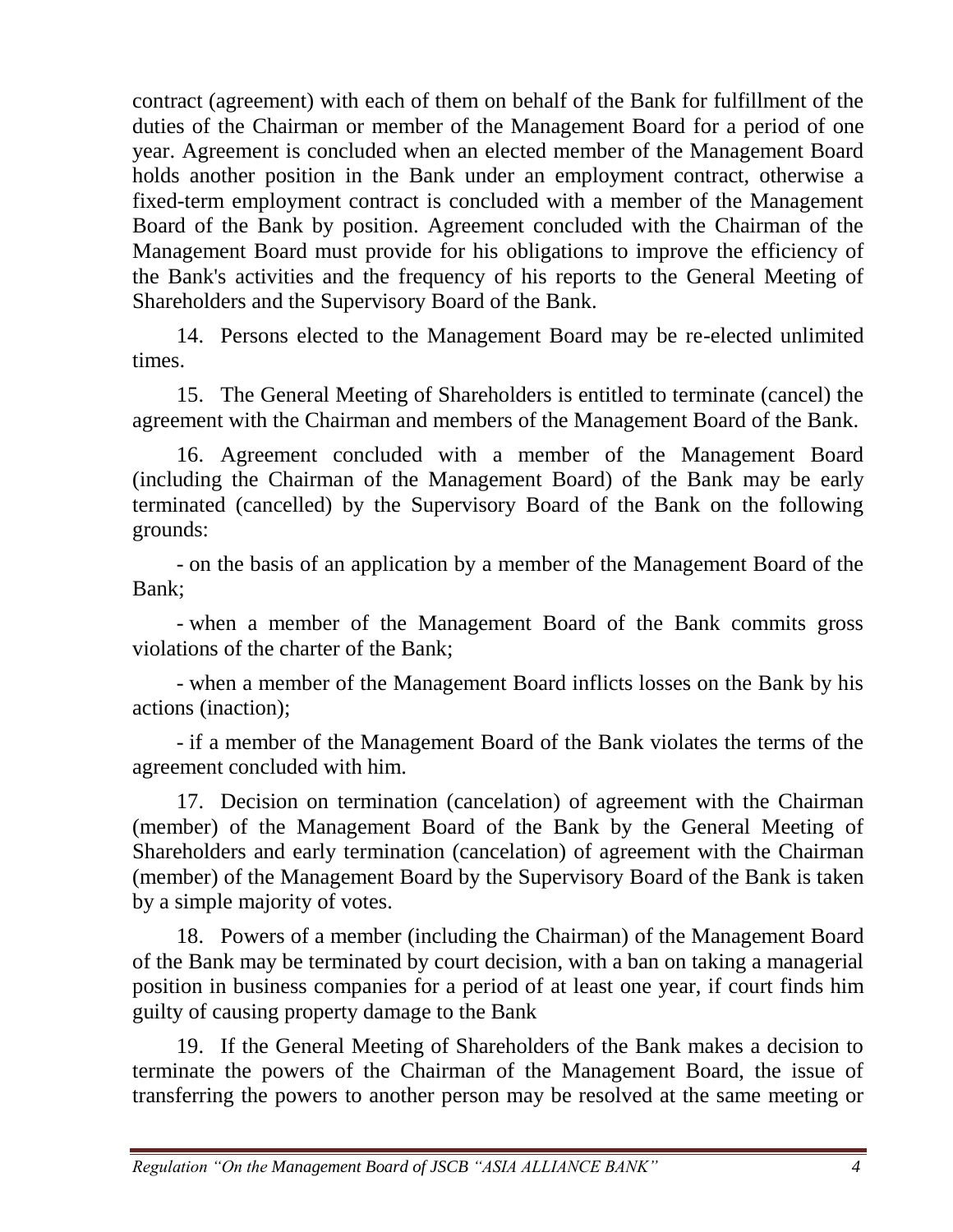left for consideration at the next general meeting of shareholders with the appointment of a caretaker of the Chairman of the Management Board of the Bank.

20. Termination of powers of member of the Management Board does not entail dismissal from the relevant position held in the Bank, except for Deputy Chairmen of the Management Board who are the members of the Management Board ex officio. Termination of employment of a member of the Management Board in the Bank entails termination of membership in the Management Board.

21. Powers of member of the Management Board are considered terminated from the date determined in the decision of the authorized management body of the Bank, and if it is not defined, from the date of its adoption, or from the date of termination of the employment contract (agreement) in the case provided for by clause 18 of this Regulation.

22. A secretary of the Management Board, who is not a member of the Management Board and is appointed by the Management Board, ensures the activities of the Management Board during meetings and in the period between meetings, as well as organizational and methodological work on the preparation of meetings of the Management Board.

23. In the period of temporary absence of a secretary of the Management Board, his/her functions are performed by an employee of the Bank whose candidacy is approved by the Management Board at a regular meeting on proposal of the Chairman of the Management Board, which is recorded in the minutes of the meeting of the Management Board.

24. A secretary of the Management Board:

- formulates agenda of a regular meeting of the Management Board from the number of issues proposed for discussion of the Management Board in the manner provided for by this Regulation, and presents it for approval to the Chairman of the Management Board;

- notifies the Chairman of the Management Board about presence of quorum for holding a meeting of the Management Board;

- keeps and prepares minutes of meeting of the Management Board;

- keep records and stores materials submitted for consideration of the Management Board;

- notifies members of the Management Board and persons invited to a meeting, about the date, place and time of a meeting of the Management Board and sends the materials to members of the Management Board on agenda issues;

- provides technical and organizational assistance to members of the Management Board during preparation of issues of agenda of a meeting of Management Board and holding meetings of Management Board;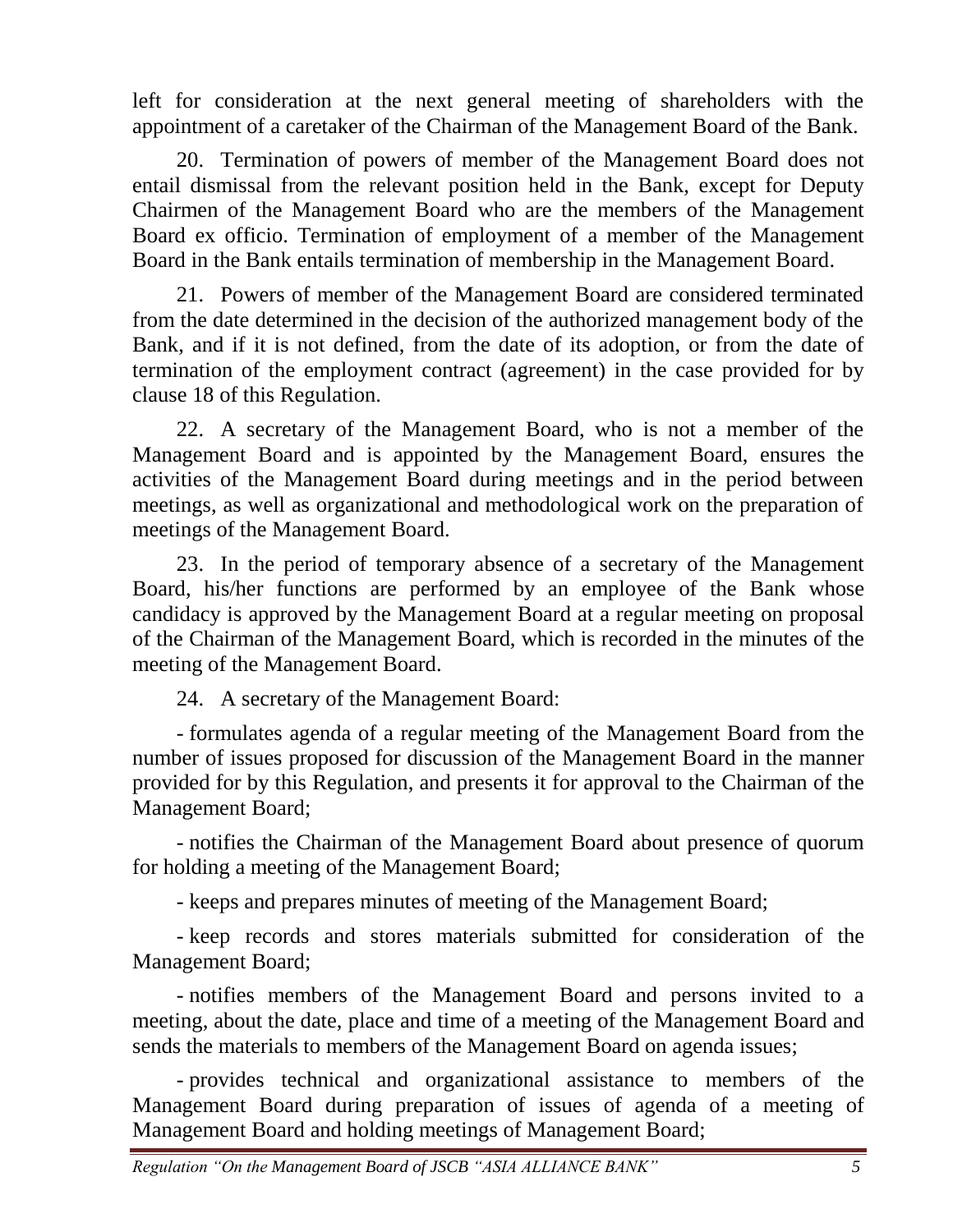- prepares and signs minutes of meetings of the Management Board, extracts from minutes of meetings of the Management Board and certifies copies of minutes of meetings of the Management Board;

- distributes extracts from minutes of meetings of the Management Board in order to ensure their execution;

- provides extracts from the minutes of meetings of the Management Board to heads of structural divisions of the Bank at their request;

- performs other functions assigned to secretary of the Management Board by this Regulation, as well as by decision of the Management Board of the Bank.

#### **III. RIGHTS AND OBLIGATIONS OF THE MANAGEMENT BOARD OF THE BANK**

25. The Management Board of the Bank, when exercising its rights and fulfilling its obligations, must act exclusively in the interests of the Bank, exercise its rights, and fulfill obligations towards the Bank in good faith and reasonably.

26. Powers of the Management Board of the Bank:

organization and implementation of effective operational management of the current activities of the Bank;

ensuring the implementation of decisions of the General Meeting of Shareholders and the Supervisory Board of the Bank;

creation of the necessary conditions for the work of the General Meeting of Shareholders, the Supervisory Board of the Bank and the Revision Commission of the Bank and other bodies;

consideration of the Bank's statements, including statements prepared in accordance with international accounting standards;

making decisions on the publication of financial statements prepared on the basis of international accounting standards;

development and implementation of the current economic policy of the Bank in order to increase its profitability and competitiveness;

determining the prospects for the development of demand for the Bank's services, new areas of its activities;

determination of the procedure for the introduction of new types of services in the Bank and development of relevant internal regulatory documents on them;

making decisions on the development of tactics for the Bank's actions in the financial market;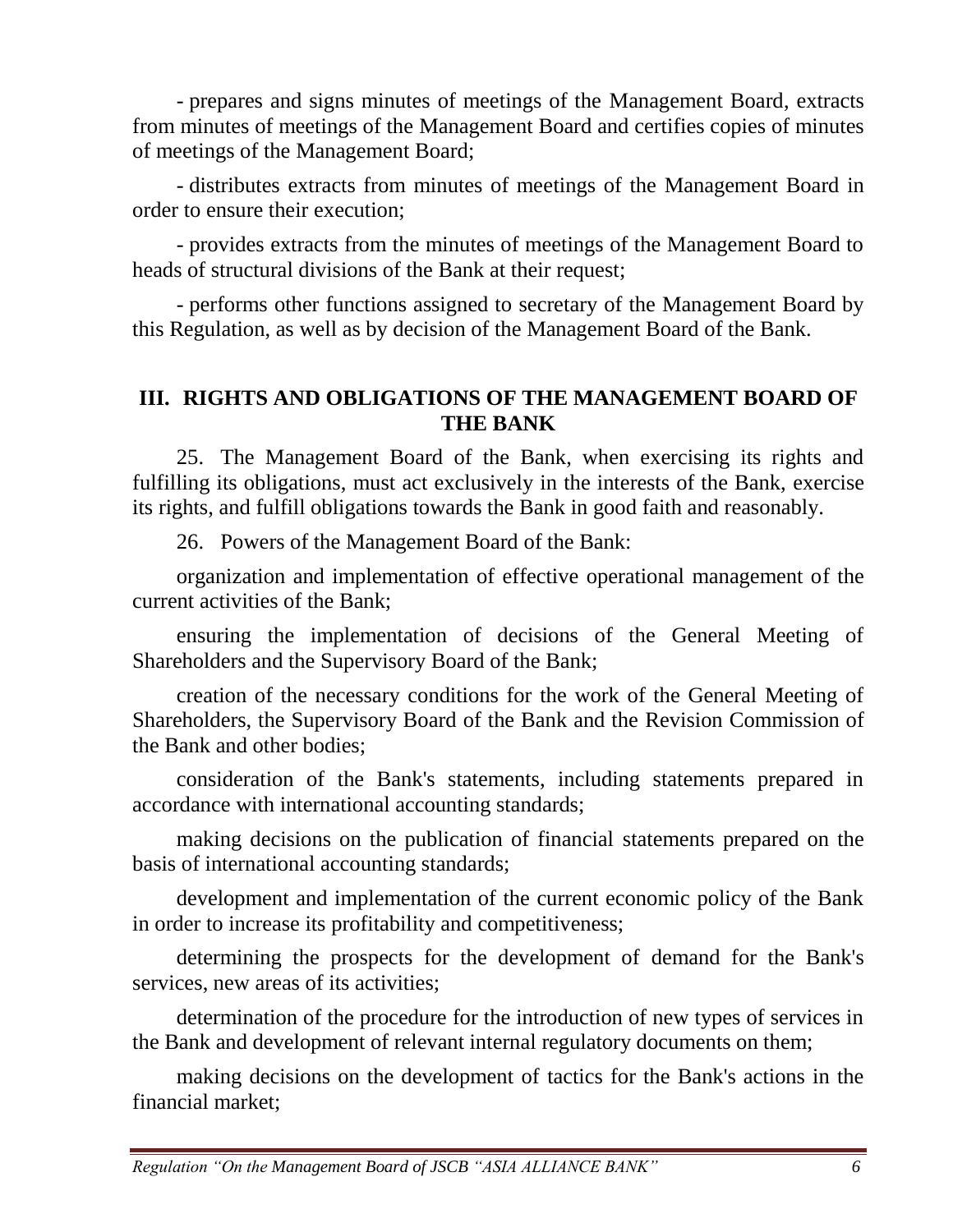submission to the Supervisory Board of the Bank of an action plan to eliminate deficiencies identified as a result of audits carried out in the Bank by external audit organizations, the Central Bank of the Republic of Uzbekistan, organization of work to implement the above action plan;

elimination of deficiencies identified by the Bank's auditors, as well as submission to the Supervisory Board of the Bank of the results of the work done following the results of the audit conducted by the Bank's auditors;

development of long-term and current business plans for the Bank's activities;

approval of prices and tariffs for the Bank's services;

approval of internal documents of the Bank governing the issues of the current activities of the Bank, standard forms of instructions, rules, procedures, other internal documents related to the competence of the Management Board of the Bank;

solving the main issues of organizing the labor process, including the work schedule, labor protection and safety, social development, as well as material and moral incentives for the Bank's employees;

making a decision to cover the "bad" asset at the expense of reserves to cover possible losses by the Management Board of the Bank and informing the Supervisory Board of the Bank about this within three days;

control over the organization of the Bank's activities;

establishment of responsibility for the implementation of decisions of the Supervisory Board of the Bank, implementation of the Bank's strategy and policies;

consideration of materials and results of periodic evaluations of the Bank's performance;

creation in the Bank of effective systems for the transfer and exchange of information, ensuring the flow of the necessary information to the users interested in it. Information transfer and exchange systems include all documents defining the Bank's operating policy and procedures;

participation in the process of banking risk management and banking risk assessment;

creating conditions for effective management of banking risks, including:

a) ensuring the adoption of internal documents defining the rules and procedures for banking risk management in order to comply with the basic principles of their management approved by the Supervisory Board of the Bank;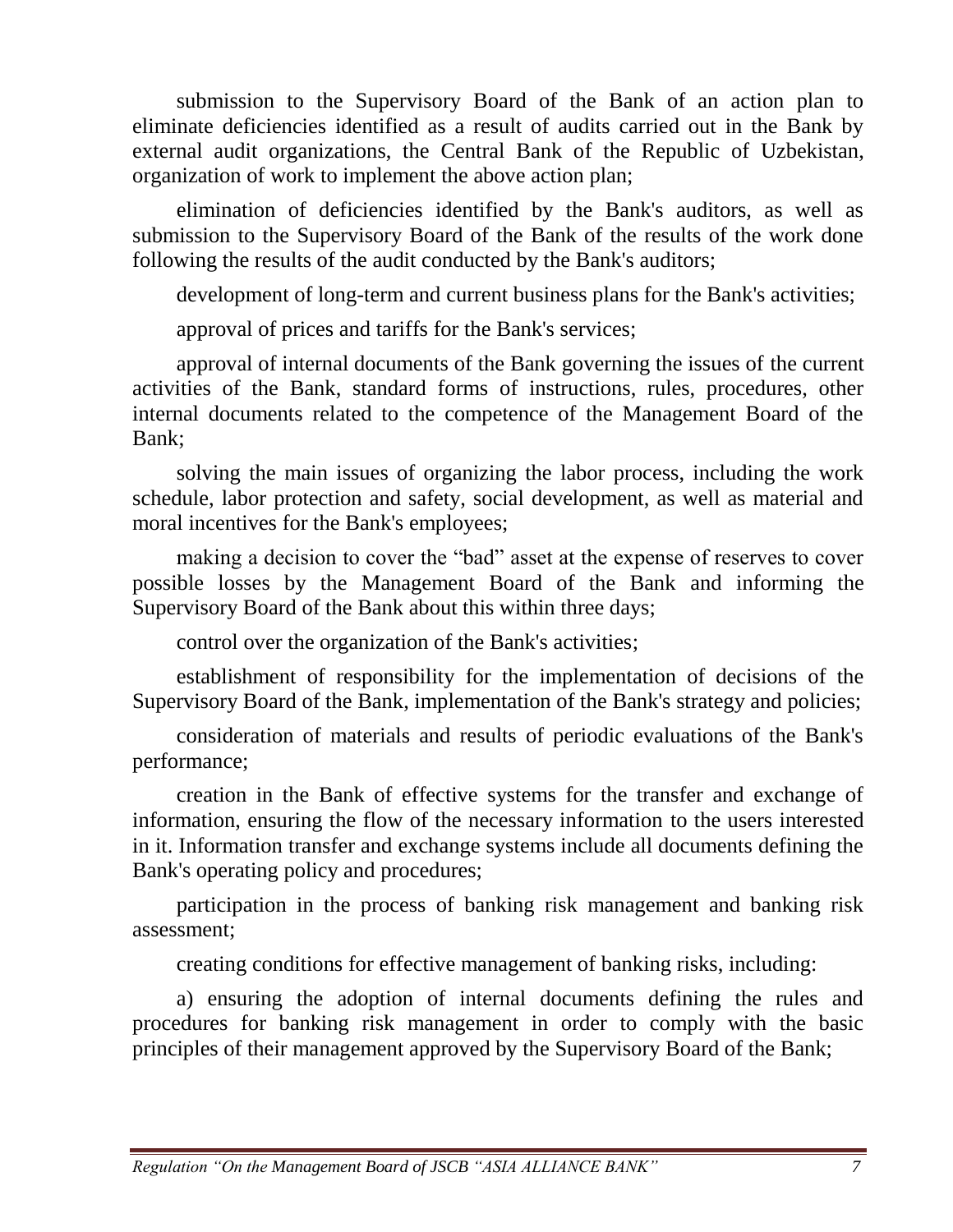b) distribution of powers and responsibilities for banking risk management between heads of departments at various levels, providing them with the necessary resources, establishing a procedure for interaction and reporting;

making decisions on the issue of the Bank's certificates of deposit, approving the conditions for issuing and circulating certificates of deposit, as well as making amendments and additions to them;

reputational risk management of the Bank;

other powers in accordance with law of the Republic of Uzbekistan, the Charter and internal documents of the Bank.

27. Members of the Management Board and the Chairman of the Management Board may hold positions in management bodies of other organizations only with the consent of the Supervisory Board of the Bank with the exception of other banks or organizations in which their employment may lead to a conflict of interests.

28. Decisions of the Management Board are binding on all divisions and employees of the Bank.

The Management Board of the Bank is entitled to:

require fulfillment of the decisions made by the Management Board from all divisions and employees of the Bank;

require provision of information, materials, certificates, explanations, etc. necessary from divisions and employees of the Bank for implementation of the functions of the Management Board;

if necessary, invite any employees of the Bank for participation in the work of the Management Board and hear them at meetings;

establish working bodies or task groups for certain areas of operation of the Management Board.

By decision of the Chairman of the Management Board, the results of work of certain divisions or the Bank in the whole may be presented for review of the Management Board for the purpose of assessment of efficiency and sufficiency of the actions for reduction of problem assets.

29. Members of the Management Board are entitled to:

1) acting in a collegiate executive body of the Bank, resolve issues related to the management of current activity of the Bank;

2) receive and require information in full on activities of the Bank, get acquainted with any internal and other documents of the Bank;

3) provide certificates, make statements, make proposals on agenda issues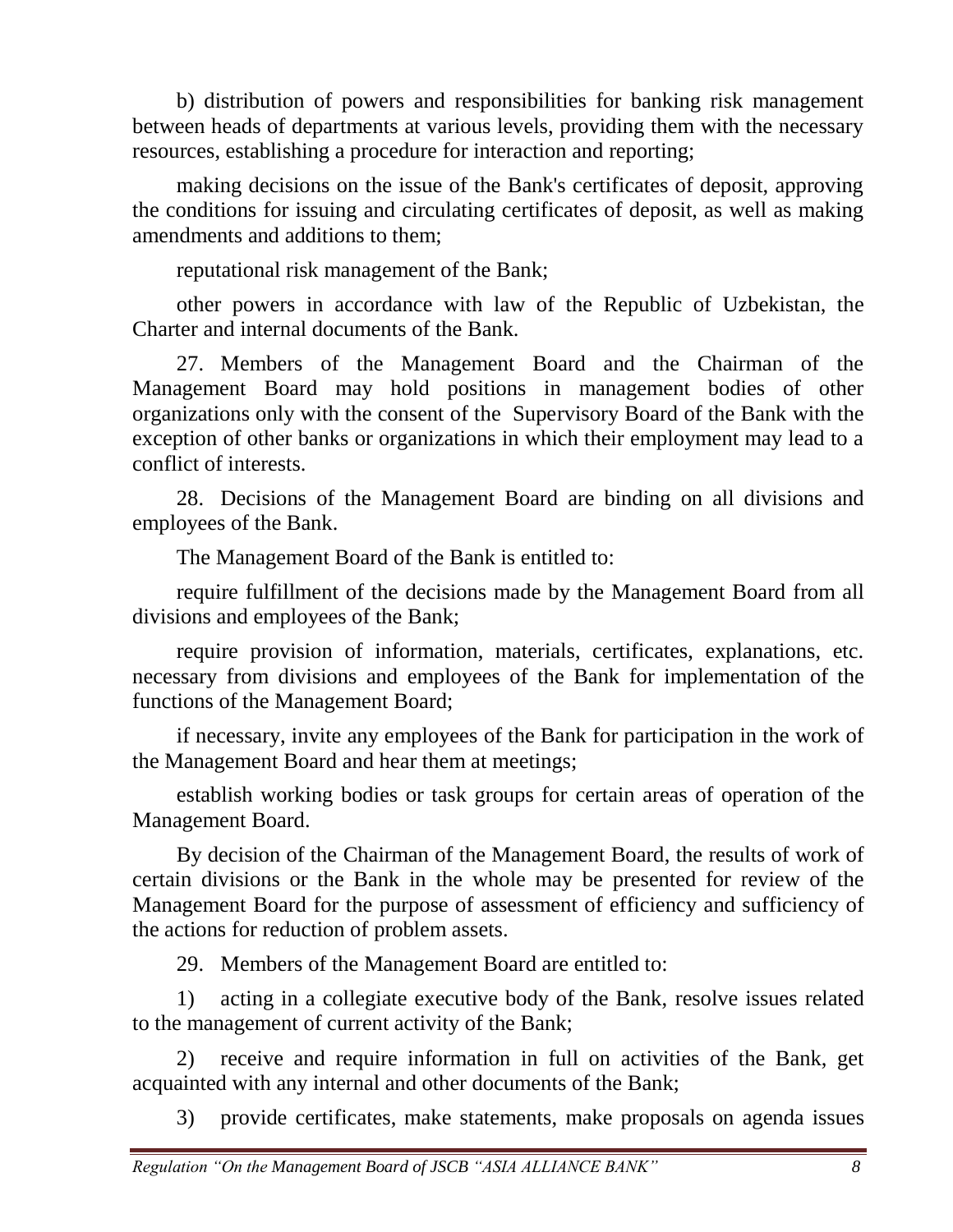of meeting of the Management Board;

4) introduce written proposals on formation of quarterly work plan of the Management Board, agenda of meeting of the Management Board;

5) demand convocation a meeting of the Management Board;

6) express in written form his disagreement with decisions of the Management Board and bring it to attention of the Supervisory Board of the Bank;

7) demand entering his dissenting opinion on decisions taken on agenda issues to the minutes of meeting of the Management Board;

8) exercise other rights provided for by law of the Republic of Uzbekistan, the Charter of the Bank, this Regulation and contract / agreement concluded between each of them and the Bank.

30. The Chairman and members of the Management Board, when exercising their powers, are obliged to:

1) comply with the requirements of law of the Republic of Uzbekistan, the Charter of the Bank and its internal documents, as well as decisions of other management bodies of the Bank;

2) not assume obligations and not take actions that may lead to a conflict of their interests and the interests of shareholders, creditors and customers of the Bank;

3) be loyal to the Bank and not to use the Bank's capabilities, namely, the property of the Bank, property and personal non-property rights belonging to the Bank, insider information about the Bank's plans and intentions, for purposes other than those provided for by the Charter of the Bank and this Regulation, including not to use own official position and the information received about the Bank's activities for personal interests;

4) disclose information on holding of securities of the Bank as well as on sale and/or purchase of securities of the Bank in the manner prescribed by the law of the Republic of Uzbekistan and internal documents of the Bank;

5) comply with the requirements and procedure for access to banking, commercial secrets of the Bank, confidential information, as well as to other information, access to which is limited by law of the Republic of Uzbekistan, internal documents of the Bank and / or decisions of the management bodies of the Bank, provided for by law of the Republic of Uzbekistan and / or the internal documents of the Bank;

6) not to disclose banking secrets, commercial secrets of the Bank, confidential information, as well as other information, access to which is limited in accordance with law of the Republic of Uzbekistan, internal normative acts of the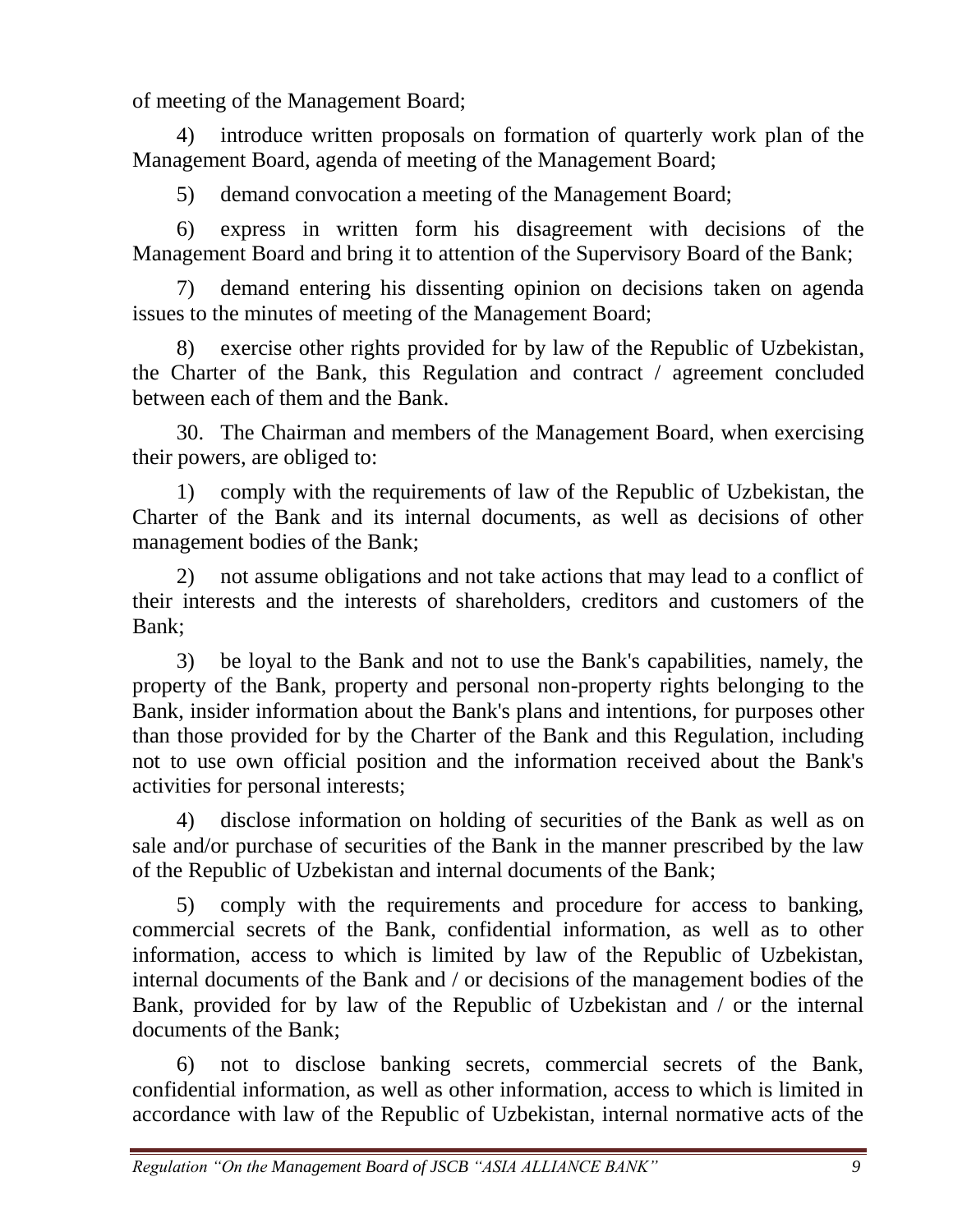Bank and / or decisions of the management bodies of the Bank, which became known to him due to performance of functions of member of the Management Board;

7) take actions necessary to submit urgent issues for consideration by the Management Board in cases where delay in resolving these issues may entail negative consequences for the Bank;

8) be present at meetings of the Management Board, participate in discussion of agenda issues and express only reasoned arguments or objections on the merits of the issues under consideration, vote when making decisions on agenda issues;

9) endorse minutes of meetings of the Management Board;

10) submit to the Bank in written form (directly or via secretary of the Management Board):

a) information about the executed or proposed transactions known to them, in which they can be recognized as affiliated persons;

b) information about his intention to become a founder / participant / shareholder of another legal entity;

c) information on his intention to conclude a deal with shares of the Bank;

d) personal data, information about places of work, his affiliated entities once after his appointment as a member of the Management Board, as well as changes occur within a period not later than 5 (five) working days from the date of the relevant changes;

e) information on shares of the Bank holding by them, indicating their number and categories (types) not later than 5 (five) working days from the date of acquisition of shares;

f) other information that, in the opinion of a member of the Management Board, is essential for the Bank to comply with the requirements of law of the Republic of Uzbekistan and for the Bank to achieve its objectives;

11) perform other obligations provided for by law of the Republic of Uzbekistan, the Charter of the Bank, this Regulation, other internal documents of the Bank and contract concluded between each member of the Management Board and the Bank.

31. Members of the Management Board of the Bank perform their obligations on a professional basis, reasonably fulfillment of all obligations arising from law, the Charter and decisions of the management bodies of the Bank.

32. Members of the Management Board of the Bank, including the Chairman, when exercising their rights and fulfilling their obligations, are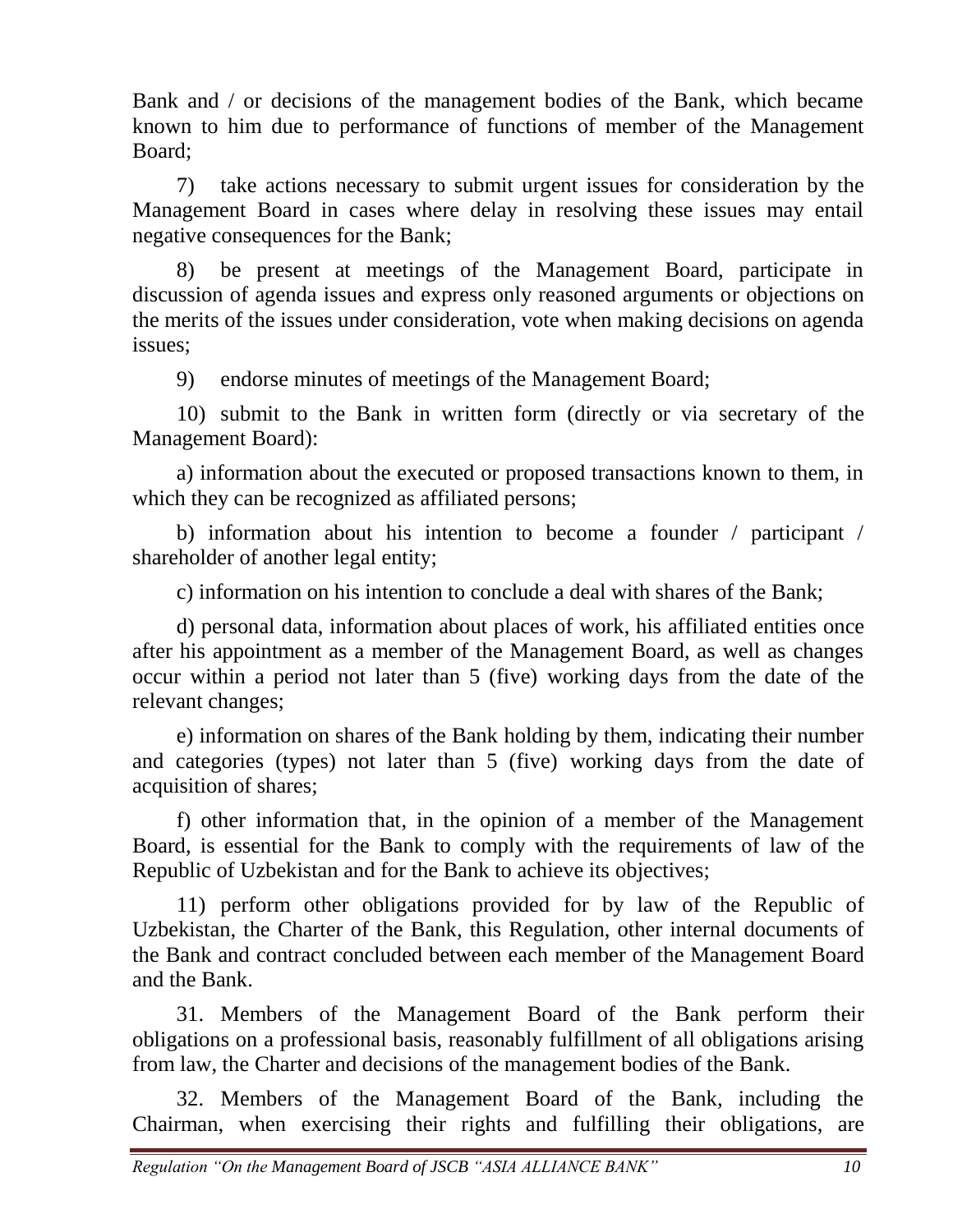responsible in the prescribed manner.

Members of the Management Board who did not take part in the vote or who voted against the decision that caused the Bank's losses are not liable, except for the cases provided for in Article 90 of the Law of the Republic of Uzbekistan "On Joint Stock Companies and Protection of Stockholders' Rights".

33. A member of the management Board of the Bank may be held liable for damage caused to the Bank as a result of providing misleading or knowingly false information, or a proposal to conclude and (or) make decisions on concluding a major transaction and (or) a transaction with affiliated persons with the purpose of obtaining by them or their affiliated persons profit (income).

34. By decision of the Supervisory Board of the Bank, members of the Management Board may be paid remuneration and/or compensation of the expenses related to performance of functions of members of the Management Board in the period of performance of their obligations.

35. Amount of salary and remuneration of the Management Board are in direct dependence of efficiency of Bank's activity.

### **IV. POWERS OF THE CHAIRMAN OF THE MANAGEMENT BOARD OF THE BANK**

36. The Chairman of the Management Board of the Bank organizes and manages the work of the Management Board of the Bank, decides all issues of the current activities of the Bank, except for issues referred to the competence of the General Meeting of Shareholders of the Bank and the Supervisory Board of the Bank, including exercising the following powers:

- acts on behalf of the Bank without a power of attorney, including representing its interests, concludes transactions and signs documents on behalf of the Bank;

- organizes preparatory work for the opening of branches of the Bank;

- approves the staff, issues orders, instructions and gives instructions that are binding on all employees of the Bank;

- appoints heads of structural divisions of the Bank (except for employees appointed in accordance with law, the Charter and / or internal documents by the Supervisory Board of the Bank, or by the General Meeting of Shareholders);

- approves Regulations on the structural divisions of the Bank (except for the regulations approved by the Supervisory Board of the Bank), job descriptions of employees of the Bank;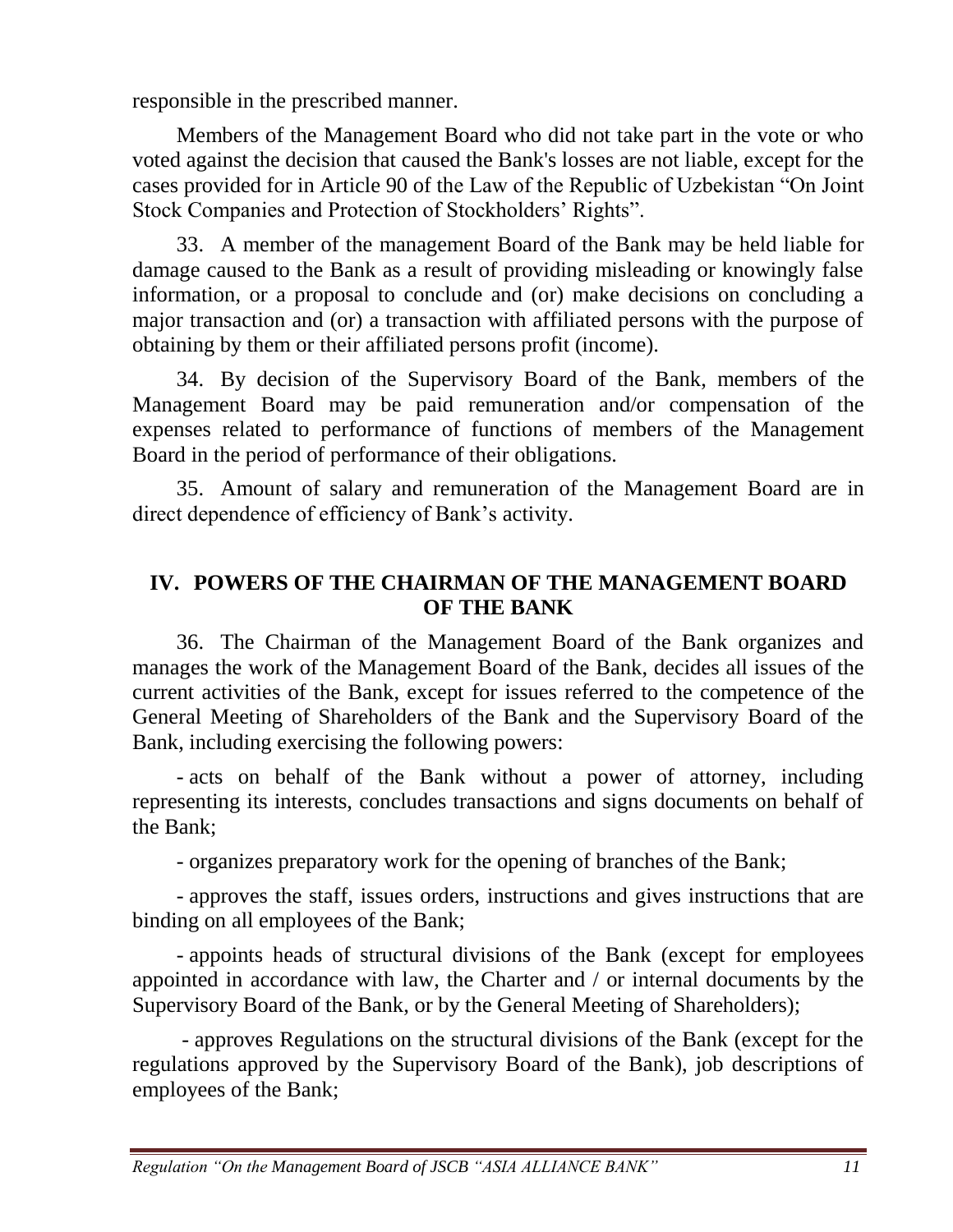- distributes responsibilities among the structural divisions of the Bank and employees of the Bank, in specific areas;

- signs internal normative acts approved by the Management Board of the Bank;

- manages the property and funds of the Bank in accordance with applicable law and within his competence;

- issues powers of attorney on behalf of the Bank;

- in accordance with the labor law of the Republic of Uzbekistan, accepts and dismisses employees, encourages and imposes disciplinary sanctions on them;

- on behalf of the Bank, concludes employment contracts with the heads of the branches of the Bank;

- submits to the meetings of the Supervisory Board of the Bank proposals on development strategy of the Bank and methods of its implementation;

- ensures preparation and holding of the General Meetings of Shareholders and meetings of the Supervisory Board of the Bank, as well as implementation of their decisions;

- other powers (rights) in accordance with law of the Republic of Uzbekistan, the Charter and internal documents of the Bank.

#### **V. ORGANIZATION OF WORK OF THE MANAGEMENT BOARD OF THE BANK**

37. Meetings of the Management Board of the Bank are held as needed, but at least once a month. Issues submitted by the Management Board for decision by the Supervisory Board or the General Meeting of Shareholders are discussed in advance at meeting of the Management Board of the Bank in mandatory order. The point of view of the Management Board of the Bank at meeting of the Supervisory Board and the General Meeting of Shareholders are reported and defended by the Chairman of the Management Board or a member of the Management Board authorized by him.

38. The Chairman of the Management Board, members of the Supervisory Board and the Management Board of the Bank, the Revision Commission of the Bank, heads of divisions and services of the Bank are entitled to propose issues for discussion at meeting of the Management Board.

39. The Management Board of the Bank is authorized to resolve issues included in agenda of its meeting if more than 50 percent of members of the Management Board are present at the meeting. If the number of members of the Management Board becomes less than the number constituting the specified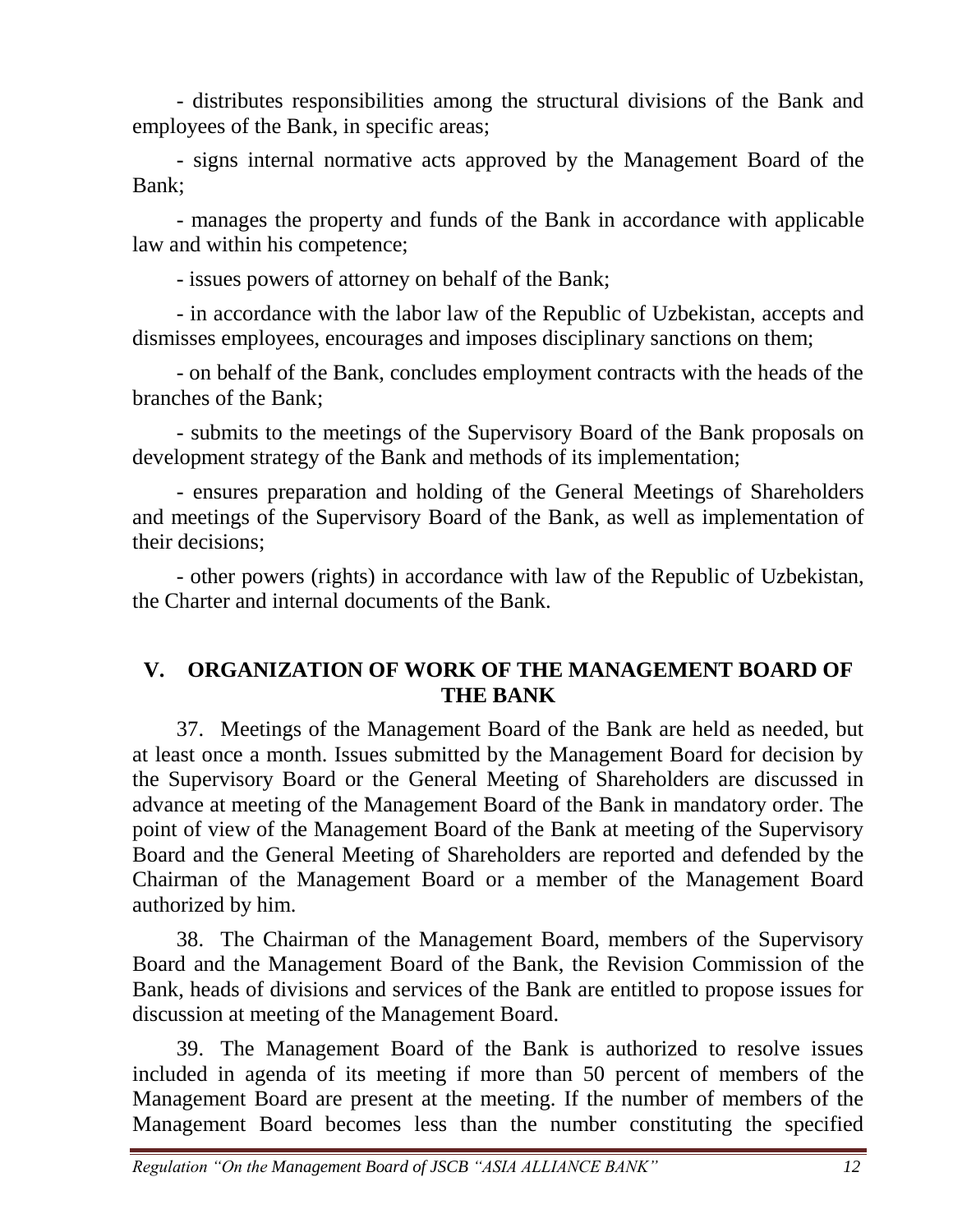quorum, the Supervisory Board of the Bank is obliged to take decision on the election (appointment) of members of the Management Board.

40. When resolving issues at meetings of the Management Board, each of its members has one vote.

41. All decisions are taken by the Management Board by a simple majority of votes from the number of members of the Management Board present at the meeting. In case of equality of votes of members of the Management Board, the vote of the Chairman of the Management Board is decisive.

42. All materials on issues included in agenda are prepared by the responsible structural divisions and, if necessary, are coordinated with other interested divisions of the Bank. Materials are also coordinated with member of the Management Board in charge of the structural division responsible for the preparation of materials and are provided to secretary of the Management Board, no later than three days before the meeting.

43. Provided materials must be brief, but, at the same time, contain a comprehensive analysis of the issues submitted to the Management Board. When submitting for consideration an issue related to making a decision to conduct banking operations and transactions, as well as in other necessary cases, materials must contain economically justified conclusions with the necessary calculations.

44. Draft decisions of the Management Board must be coordinated with the structural division implementing legal support of the Bank's activities, other interested structural divisions and members of the Management Board.

45. Taking into account the received materials submitted to the Management Board for consideration, secretary of the Management Board prepares a draft agenda of meeting of the Management Board and submits it to the Chairman of the Management Board for approval. At the same time, the Chairman of the Management Board is presented for approval with a list of heads and employees of structural divisions who must attend a meeting of the Management Board when considering relevant issues.

46. Secretary of the Management Board informs the participants in advance of the meeting of the Management Board, informing them of the date, time and place of the meeting of the Management Board, and also organizes the mailing of materials on agenda issues of meeting of the Management Board to members of the Management Board, and on the basis of the list approved by the Chairman of the Management Board, to persons invited to meeting of the Management Board. All notices, notifications and other necessary documents related to agenda of upcoming meetings of the Management Board are sent by secretary of the Management Board to members of the Management Board by e-mail.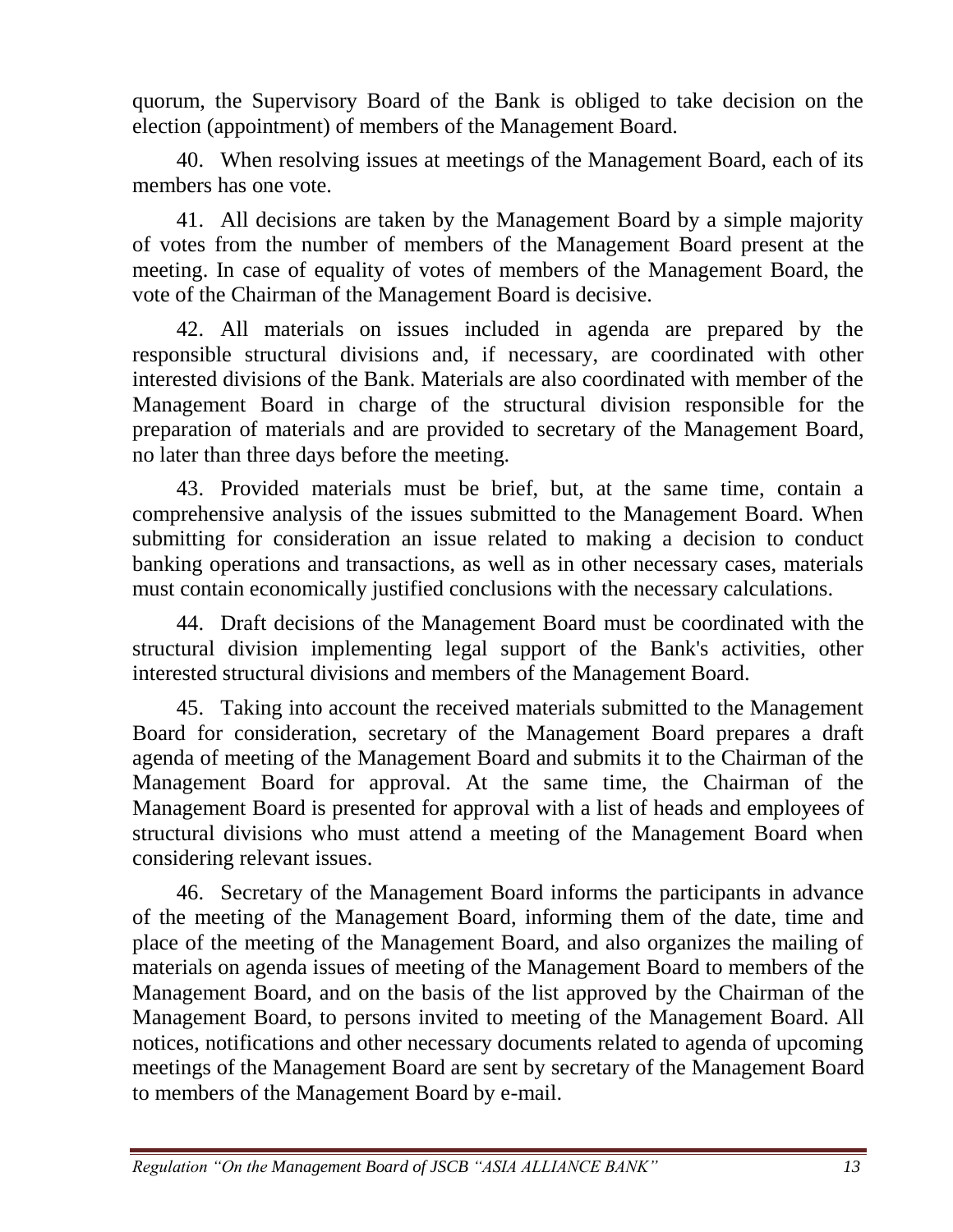47. The Chairman of the Management Board is entitled to convene unscheduled meetings of the Management Board for resolving issues requiring prompt resolution.

48. Meetings of the Management Board, if there is a quorum, are opened by the Chairman of the Management Board, who proposes members of the Management Board to approve agenda for this meeting. During a meeting of the Management Board, at the suggestion of the Chairman of the Management Board or member of the Management Board, amendments to the approved agenda of the meeting may be introduced by taking an appropriate decision by majority vote of presented members of the Management Board.

49. During meeting, the Chairman of the Management Board, as well as any of members of the Management Board, may make proposals on the procedure for holding meeting of the Management Board, including the postponement of a decision, the closure of debate and other procedural issues.

50. Minutes of the meeting of the Management Board are drawn up by secretary of the Management Board no later than three working days from the date of the meeting and signed by all members of the Management Board.

51. Minutes indicates:

- place and time of the meeting of the Management Board;

- personal composition of members of the Management Board participating in the meeting;

- agenda of the meeting;

- main provisions of the speeches of those present at the meeting;

- issues put to vote and voting results on them;

- decisions made by the Management Board.

Minutes may also contain other necessary information.

52. Secretary of the Management Board keeps originals of minutes of meetings of the Management Board. Minutes are numbered with continuous endto-end numbering in chronological order, formed in a separate dossier.

53. A copy of minutes of meeting of the Management Board, no later than the day following the day of signing the minutes of the Management Board, is sent by e-mail to heads of structural divisions who are responsible for implementing decisions of the Management Board and other structural divisions of the Bank as instructed by the Chairman of the Management Board.

54. Minutes of meetings of the Management Board are presented to members of the Supervisory Board of the Bank, the Revision Commission, internal audit